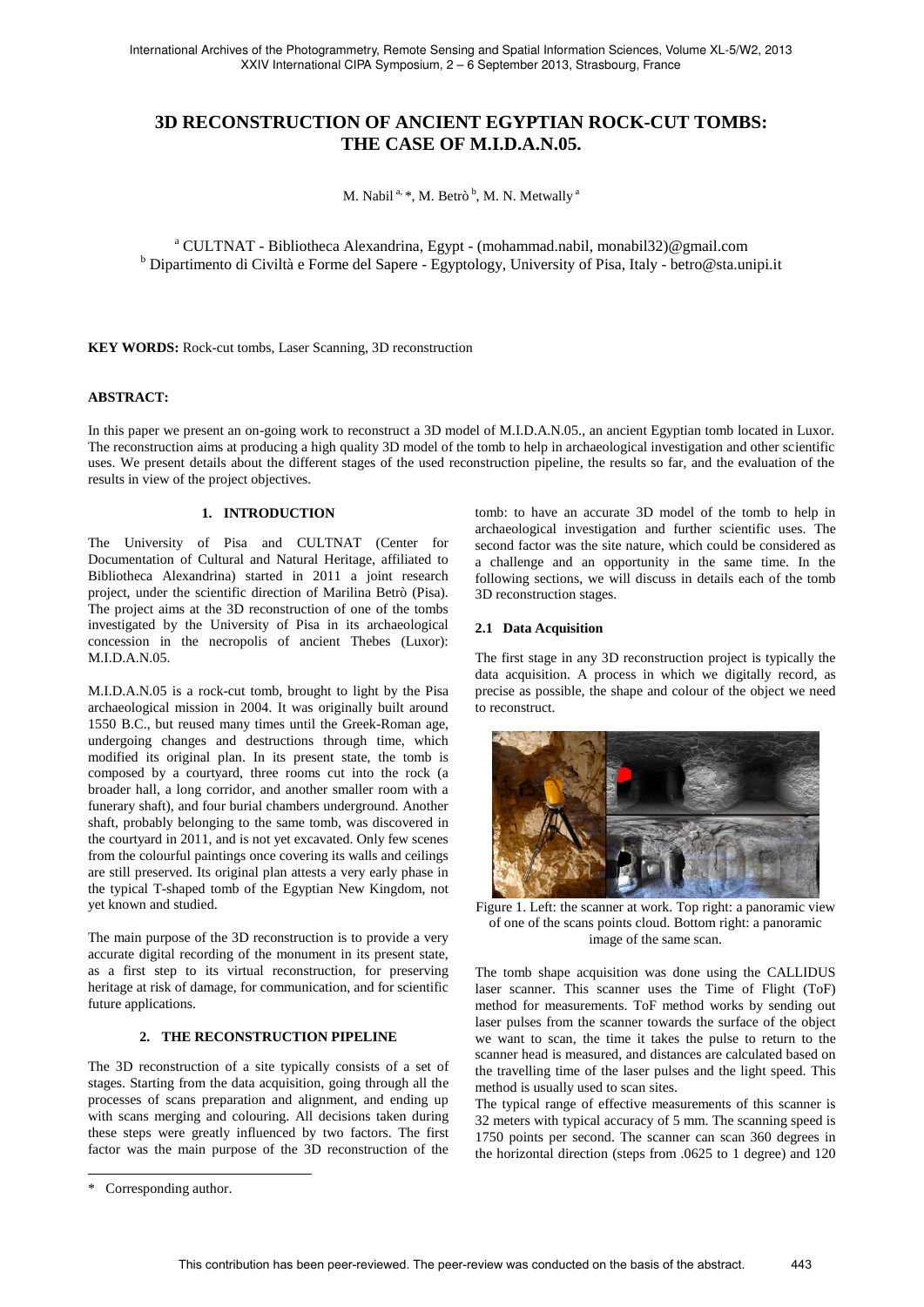degrees in the vertical direction (steps from .25 to 1 degree). The scanner is equipped with a digital camera that can capture a panoramic image from its point of view.

To get the highest possible uniform points density, the scanner sampling rate was set to measure distances each .25 degree in both the horizontal and the vertical directions. The outcome of each individual scan using this sampling rate is more than 800,000 points.

In each individual scan, the scanner was positioned inside the tomb's rooms and corridors at equal distances from the walls and the ceiling (about 1.5 meters); in an attempt to have a uniform points cloud (see Figure 1).

While it was possible to scan the tomb from only few locations, it was decided to conduct a scan each 1.5 meters along the tomb's interior rooms and corridors. This ensured a dense points cloud along the tomb interior that will produce an accurate 3D reconstruction; this also ensured that the interior surfaces of the tomb, having aggressive topology nature, is going to be wellsampled from different angles, subsequently leading to better alignment. Please refer to Figure 2 for scans locations inside the tomb.



Figure 2. Locations of the 18 scans inside the tomb.

A Nikon D200 digital SLR camera was used to shoot panoramic images of the tomb's interior and exterior in an attempt to substitute the scanner colours by the camera's in post processing. The panorama shooting was done from 10 locations out of the 24 scans locations, to facilitate the process of image mapping to scans as will be described later. From each shooting location, 32 images were taken, later stitched together to produce a spherical panorama.

The acquisition mission took six working days. During this mission, the tomb interior was scanned from 18 different locations and the tomb exterior was scanned from 6 additional locations. Total number of measured points was 14.5 million.

It is worth mentioning here that one of the main challenges that faced the scanning progress was the high temperature in the site. Scanners are generally not optimized to work in such high temperatures. The scanner heat alarm used to trigger after short time from the start of the scanning even when working inside the tomb in the shade. The only solution was to give the scanner a break between each two scans. For scanning outside the tomb, it was done only before 10 AM.

In the following sections, we will discuss the process of aligning, reconstructing and colouring only the 18 scans inside the tomb. Scans taken from outside the tomb are outside the scope of this paper.

#### **2.2 Scans Alignment**

Data acquired in the previous stage are in the form of individual scans, each scan contains around 800000 points measured from a single location which is the scan coordinate system origin. Before we can reconstruct the tomb we need first to align all these scans together.

Individual scans are saved in the scanner native format. Before alignment, we had to export all scans to standard format, VRML in our case, making it possible to process them in any 3D scan processing software. These VRML files were imported into the Geomagic software for the second stage of alignment. This converting step is important because the software provided with the scanner does not provide all the required functions for scans processing.

Scans alignment can be accomplished by using several methods. Using a total station, a surveyor can track the scanner locations while moving from a scan location to another. The software is able to use these measured positions to align all scans together in a single coordinate system. This technique is very common in outdoor scanning, but it was hard to implement in our case because of the narrow nature of the tomb's interior and its architecture that would prevent the total station from seeing all scanner positions from its point of view. Another method is to use markers, but this was not recommended in a historical site.



Figure 3. The 18 scans of the tomb interior after being aligned.

The global registration was the optimum alignment method for our case. Since it requires no use of markers or total stations from one side, and it makes advantage of the tomb interior surface from the other side. The amount of 3D data found in overlapping scans, if precisely captured, is enough for the global registration algorithm to effectively align scans together. For global registration to align two scans, they must first be roughly aligned. This is done by selecting at least three matching points in the two scans. It is a good practice to distribute the selection of the matching points on the walls and ceiling. After the two scans have been roughly aligned, the software can automatically refine their positions using mutual surface topology found in the overlapped area between scans. The more the overlap contains rich 3D information, the more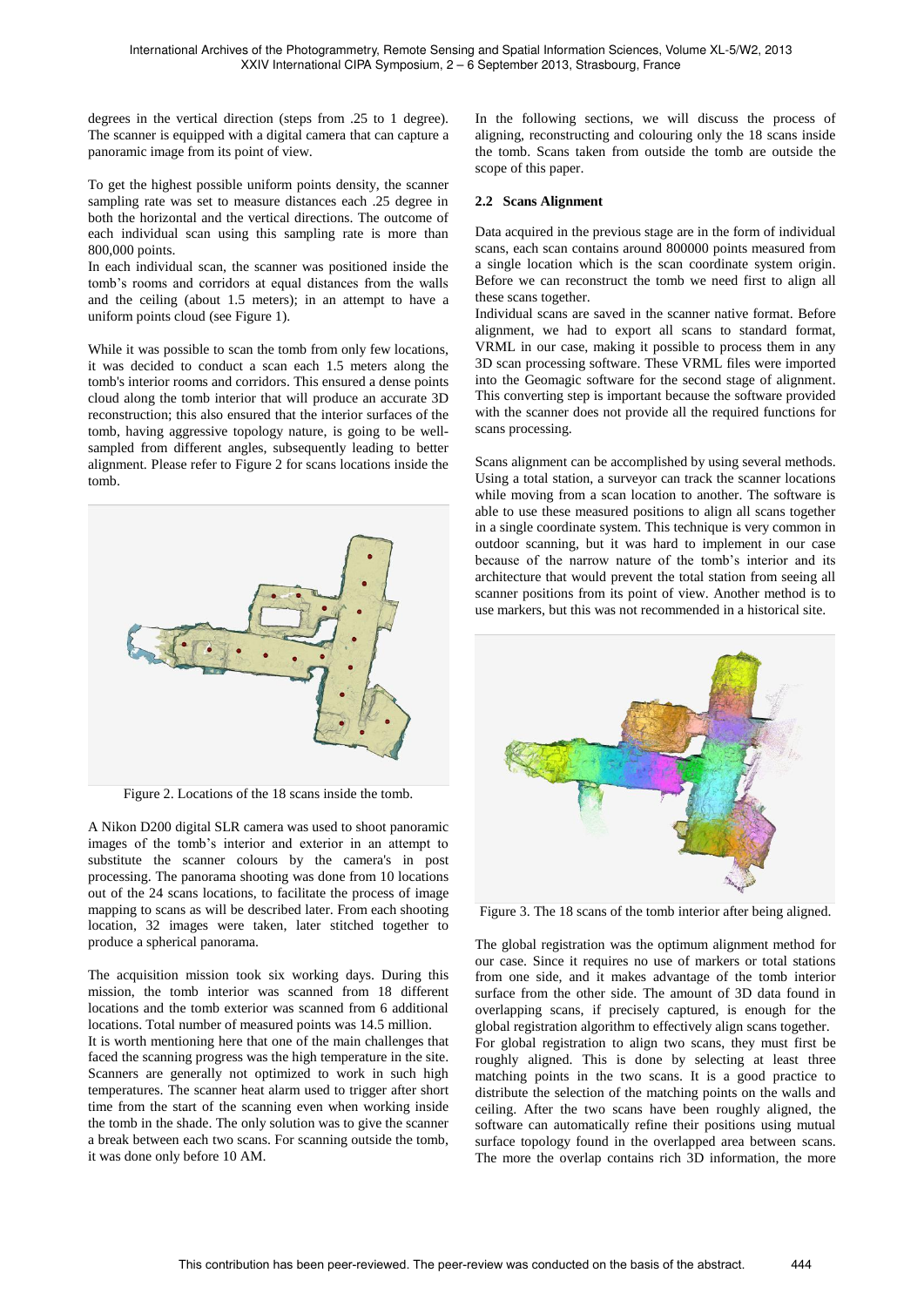accurate the registration process is, and this is why high sampling rate was chosen in the acquisition stage (see Figure 3).

### **2.3 3D Reconstruction**

The 18 aligned scans contain redundant data; same areas are represented by many scans at different resolutions. In this stage we apply reconstruction filters on the aligned scans to merge them all into one single large 3D mesh. In this project we used two reconstruction filters found in the MeshLab software; the VCG and the Poisson reconstruction filters. But before we can start a reconstruction filter, some preparatory steps were performed on the scans.

Data coming out from the CALLIDUS scanner are in points cloud formats. They need to be triangulated first before specific processing can be applied. This is because some functions require a polygon object to work on. We tried to preserve all the acquired data by forcing the triangulation function to connect all points without doing any noise reduction processes. In some cases, oversampled areas, directly above the scanner head, needed to be deleted before the software could connect all points. In other cases, the triangulated scans needed their face normals to be flipped. The triangulation step was performed in Geomagic software.

After triangulation, we import all individual scans into the MeshLab software. We remove faces that have an edge length that is longer than 3 cm. And finally, we clean individual scans from typical problems like: duplicate faces, unreferenced vertices, and faces from non-manifold edges. These problems could sometime prevent the proper execution of the filter. To speed up this process, we save these cleaning filters in a script and apply the script on the 18 individual scans.

The first attempt to reconstruct the tomb was done using the VCG reconstruction filter. This filter works on a group of individual scans and converts them into one single mesh. The filter is able to control the reconstruction accuracy by its "Voxel Side" parameter. To get a high resolution reconstruction, we used .007 as the "Voxel Side". This resolution could not be achieved without the use of a very important option in the VCG filter called the "SubVol Splitting" parameter. This parameter opens the door for very high resolution reconstructions by allows the user to split the reconstruction into multiple chunks. These chunks are then merged into single mesh. Using this filter we were able to reconstruct the entire tomb interior from the 18 scans in less than half an hour. The resulting mesh composed of nearly 18 Million faces. The reconstruction was done using a mobile workstation (i7 CPU - 2.40GHz, 8 GB RAM) running Windows 7 operating system.

While the VCG filter was very good at reconstructing a sharp and high resolution meshes, the result suffers from some problems like holes and floating pieces. To overcome these problems, we tried the Poisson reconstruction filter (Kazhdan 2006) found also in the MeshLab software. Unlike the VCG filter, the Poisson reconstruction filter requires all scans to be merged first into a single layer before it can be run. This filter has the advantage of creating a closed surface reconstruction. The result always needs some cleaning after the reconstruction to delete extra faces that the filter creates to close large holes like doors and windows, but this was a straightforward step.

Unlike the VCG filter, the Poisson filter cannot control the resolution at which the reconstruction happens. Alternatively, it uses an "Octree Depth" parameter that controls the

reconstruction resolution. The higher the depth the more accurate the result will be. We tried to increase the depth as much as we could but only reached depth 11 before the system crashes. At this depth, we were able to reconstruct a 7.5 Million faces mesh in only 10 minutes on the same system previously mentioned.

The Poisson reconstruction filter has an advantage, over the VCG filter, of producing a clean and water-tight mesh. But on the other side, the mesh it produces has a blurry surface compared to the VCG result. To overcome this problem we used an out-of-core implementation of the Poisson filter (Bolitho 2007) in an attempt to reconstruct using a higher depth. The advantage of this implementation, over the MeshLab implementation, is that it allows for executing a Poisson reconstruction at unlimited depth.

Using this implementation we were able to increase the reconstruction depth to 12. At this depth, we were able to reconstruct a 15.4 Million faces mesh in only 18 minutes on the same system previously mentioned.

Increasing the depth only increased the number of faces and had didn't enhance the blurry nature of the Poisson reconstruction filter.



Figure 4. Reconstruction results: VCG (top), Poisson (middle), and Out-of-core Poisson (bottom).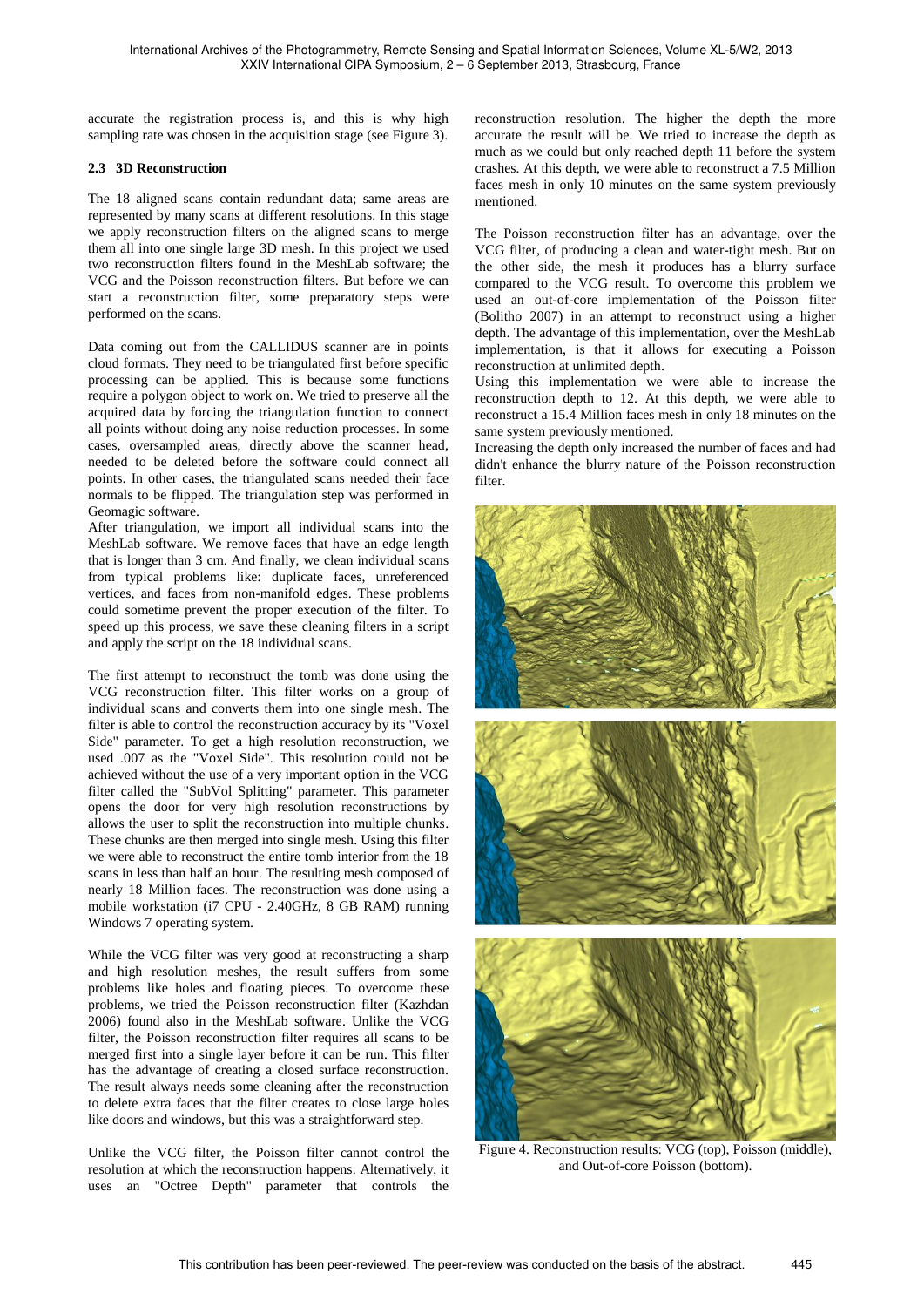Comparing the results, up till now, the VCG seems to be the best reconstruction filter in our case because it produces a sharp reconstruction, reconstruction resolution is controlled by a user input, has no limitations on resolution and finally its disadvantages can be easily manipulated using manual or automatic hole-filling and cleaning techniques. In Figure 4 we present a comparison of the 3 techniques results.

### **2.4 Colouring**

A good documentation of a site requires the acquisition of both its shape and colour. As previously mentioned, colours are acquired during scanning by the laser scanner own camera. However, colours coming from the scanner camera are not good enough for documentation and visualization; it could only be used for guiding the points picking process in manual registration.

Another important reason for not relying on the scanner camera in colour acquisition is the amount of manual control that modern DSLR cameras provide. Using a professional grade camera, we can precisely control the exposure and other parameters affecting the image quality based on light conditions and shooting time. We can even create fused exposures images to solve the typical problem of over and underexposed images. Moreover, we can choose a different time for the shooting session, scan at night and shoot in the morning for example.



Figure 5. Colours acquired by the scanner (top), and colours projected from external camera images (bottom).

As previously explained, the scanning mission was complemented by a shooting session. To substitute colours from scanner with colours from digital images, we align the images to the reconstructed mesh in a step that is very similar to manual scans alignment. In Geomagic, we pick a set of mutual points found in the reconstructed mesh and an image. The software uses these matching points to recover the camera position and orientation at shooting time as well as other internal camera and lens parameters. Once the image is aligned to the mesh, the software can project the colours from the image onto the mesh surface (see Figure 5).

## **3. CONCLUSION & FUTURE WORK**

Theban tombs in the New Kingdom, at least from the first years of kings Hatshepsut and Thutmose III (about 1479-1425 BC), are T-shaped. Although M.I.D.A.N.05 at first sight seems to belong to this architectural type, some unorthodox features of its plan are evident: the corridor ("c") – please refer to Figure 6 - is not axial with the entrance, which is instead exactly in front of the door to the small room northward of the corridor ("d"); moreover, the length of the two wings of its transverse hall ("a") is unequal, the southern wing being longer than the northern one. These anomalous features can be explained only if we suppose two different phases in the construction: in a first moment, the tomb was composed by a shorter transverse hall (about 6.60 m instead of the present 10.50 m) and a single chapel (room "d") with a funerary shaft. This shorter length of the hall approximately corresponds to that of the rock facade (Phase 1). Later on, the hall was extended by cutting the rock southwards, corridor "c" was hollowed out next to the former chapel "d", and finally the decoration, today still visible in some places on the walls and ceilings, was painted (Phase 2).

An even more ancient phase is arguable on the ground of archaeological finds in the tomb: during the excavations in the funerary chambers at the bottom of the shaft of room "d", many fragments of a rishi coffin dating to the last part of the Second Intermediate Period (1700-1550 BC) were found, which allows to suppose an older date of construction for the original nucleus of the tomb (proto-phase).



Figure 6. M.I.D.A.N.05 plan with different building phases.

The reconstruction of a 3D model of the tomb can be a powerful and very useful tool both for scientific interpretation and to display its transformations through time. Not only it provides a very faithful replica of the monument, but it allows to study in detail its features, in conditions of light and from points of view which can never be experienced in "real" life. This enhances the potential of scientific observation of the tomb: for instance, different treatment of surfaces and lines of fissuring of the rock are emphasized in the 3D model by the absence of "ground noise" such as remains of decoration, colours, actual conditions of light, dust etc.

The very high quality and accuracy of the 3D model so far realized makes it a privileged observatory for every future archaeological and architectural study of the tomb, but, as important as it is, this does not exhaust its potential. The model indeed can be the starting point for further, very interesting, applications. One has already been mentioned above: the